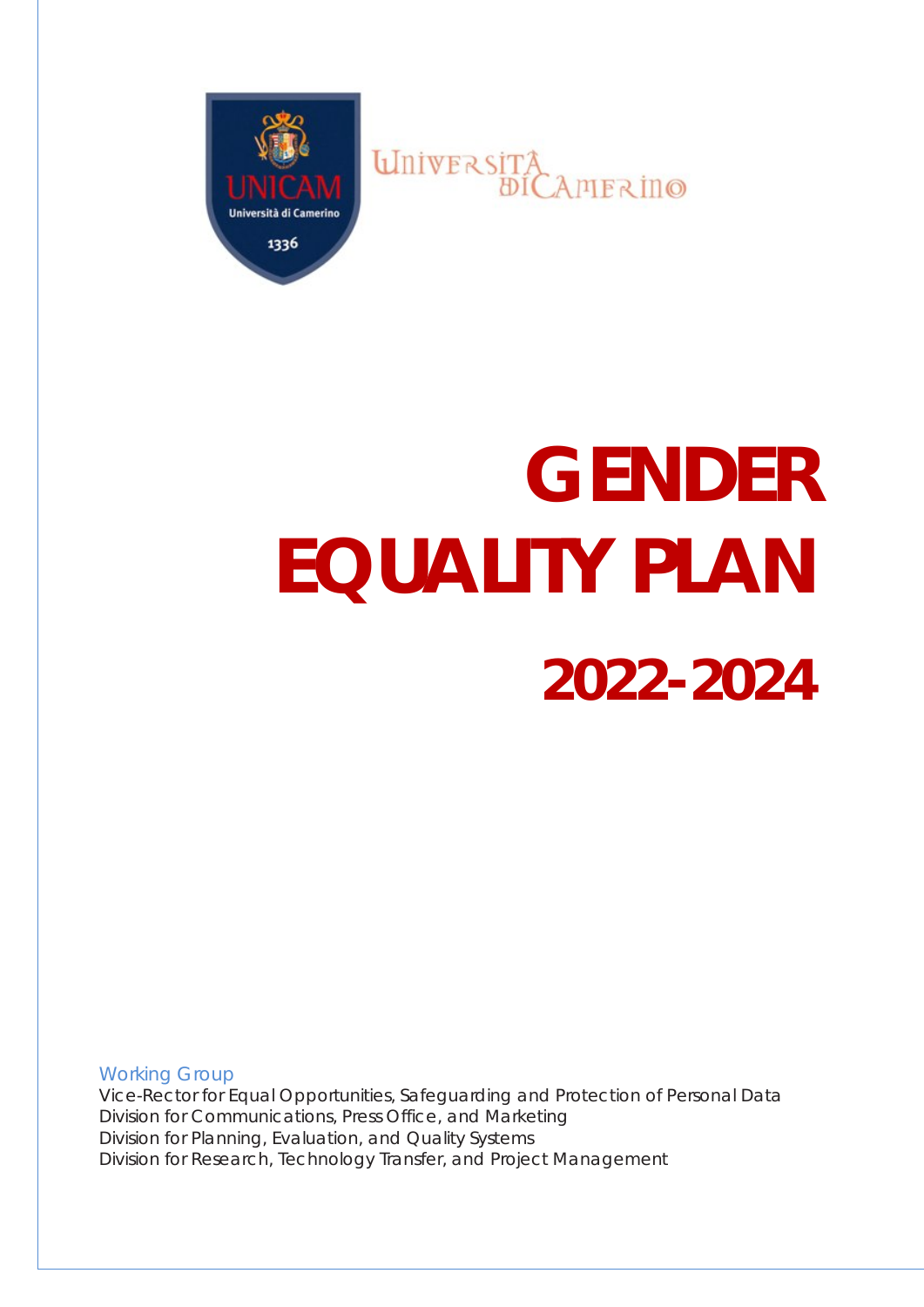

## Summary

| Thematic Area 3 - Gender equality in recruitment and career advancement 9   |
|-----------------------------------------------------------------------------|
| Thematic Area 4 - Integration of the gender dimension in research, teaching |
| Thematic Area 5 - Combating gender-based violence, including sexual         |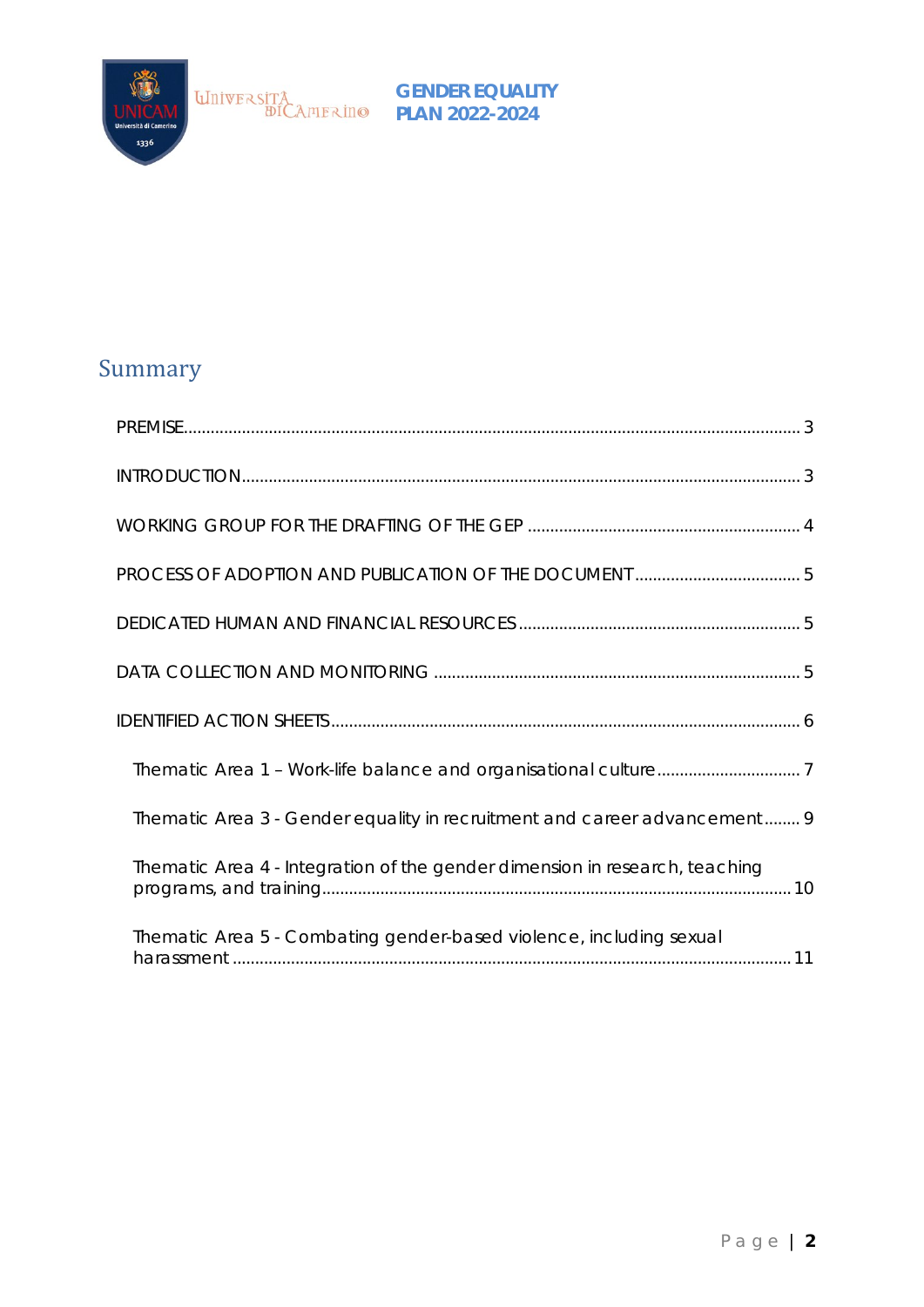

Whiversitâ<br>diCamerino

#### <span id="page-2-0"></span>PREMISE

The Gender Equality Plan (GEP) of the University of Camerino (UNICAM) was drafted taking into account the 2030 Agenda published by the United Nations General Assembly in order to contribute to the achievement of sustainable development at the global level.

The Plan is fully part of the EU strategy for gender equality, within which the strategic objectives and actions aimed at making significant progress towards a Europe that guarantees gender equality by 2025 were presented.

The main objectives indicated by the Commission are as follows:

- Ending all forms of gender-based violence;
- Challenging gender stereotypes;
- Closing gender gaps in the labour market;
- Addressing the gender pay and pension gaps;
- Achieving gender balance in decision-making processes.

The UNICAM GEP collects the actions related to the achievement of these objectives, and responds to the indications of the European Institute for Gender Equality (EIGNE, eige.europa.eu) as it is aimed at "identifying and implementing innovative strategies to foster cultural change and promote equal opportunities in universities and research centres". The UNICAM Gender Equality Plan is also in close synergy with the National Strategy for Gender Equality 2021-2025 - promoted by the Ministry of Equal Opportunities - closely related to the measures envisaged by the Government in the National Recovery and Resilience Plan (PNRR).

In drafting the document, account was also taken of the Guidelines for the drafting of the [Gender Equality Plan in Italian Universities](https://www.crui.it/documenti/54/New-category/854/VademecumGEP_CRUI.pdf)<sup>1</sup>, edited in 2021 by the GEP Working Group of the Conference of Italian University Rectors (CRUI) Commission on Gender Issues.

#### <span id="page-2-1"></span>**INTRODUCTION**

The Gender Equality Plan of the University of Camerino was developed through a process of analysing the documents and data already available, deriving from a series of actions consistent with the 2018-2023 University Strategic Plan [LINK], and adopted by the University, both in the context of policies to combat gender inequalities:

- The Gender Equality Plan [\[LINK\]](https://www.unicam.it/sites/default/files/documenti/Piano%20per%20le%20pari%20opportunita%20di%20carriera.pdf)<sup>[2](#page-2-3)</sup> adopted by the University Senate and the Board of Directors at their meetings of 25 September 2019
- Gender Assessment Report [\[LINK\]](https://www.unicam.it/sites/default/files/documenti-pag/2020/BILANCIO%20DI%20GENERE_UNICAM%20%281%29.pdf)<sup>[3](#page-2-4)</sup> adopted by the University Senate and the Board of Directors at their meetings of 26 October 2020

<span id="page-2-2"></span><sup>1</sup> https://www.crui.it/documenti/54/New-category/854/VademecumGEP\_CRUI.pdf

<span id="page-2-3"></span><sup>2</sup> https://www.unicam.it/sites/default/files/documenti/Piano per le pari opportunita di carriera.pdf

<span id="page-2-4"></span><sup>3</sup> https://www.unicam.it/sites/default/files/documenti-pag/2020/BILANCIO DI GENERE\_UNICAM %281%29.pdf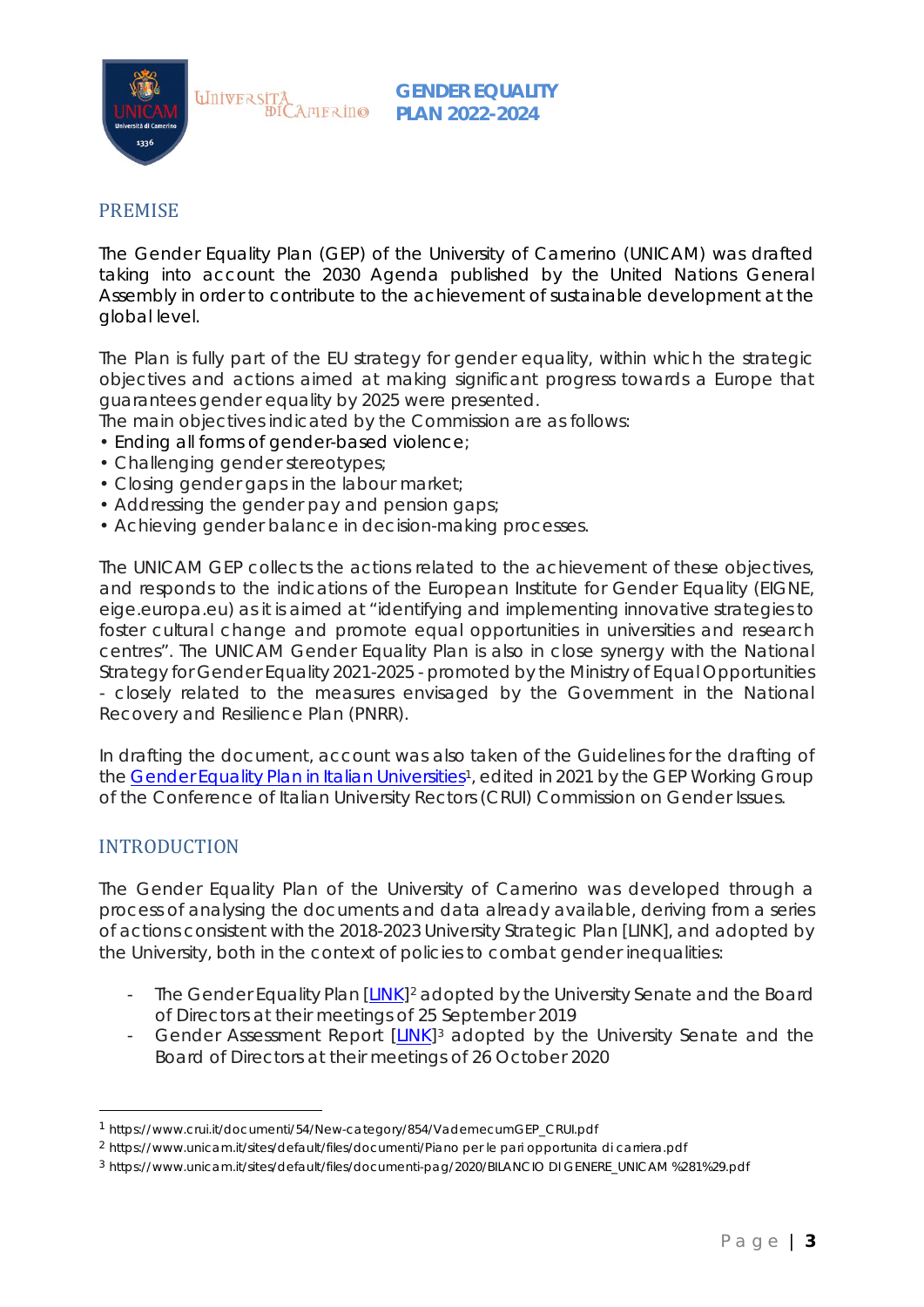

Positive Action Plan [\[LINK\]](https://cug.unicam.it/piano-azioni-positive-2018-20)<sup>[4](#page-3-1)</sup> adopted by the Board of Directors on 31 October 2018

and in the context of the process of progressive adhesion to the principles of the European Charter for Researchers and a Code of Conduct for the Recruitment of Researchers, a process in which UNICAM has participated since 2005, obtaining EU accreditation in 2010 together with, at that time, a very small number of other Italian universities [\[LINK\]](https://sites.google.com/unicam.it/hrs4runicam/home-page)<sup>[5](#page-3-2)</sup>.

The UNICAM GEP is therefore a document that integrates with other University documents, in particular, **it is based on the context analysis** contained in the 2020 Gender Assessment Report, and it was therefore set up with the aim of intercepting the specificities of the local context and respond to them through the most appropriate and suitable methods for that context.

Therefore, the actions identified and scheduled herein derive from analyses and surveys already in action for the drafting of the overall University policies, and from participatory practices that involved the University governance (including the Rector, the Vice-Rector for Equal Opportunities, Safeguarding and Protection of Personal Data, the General Management, the Committee for Equal Opportunities, Wellbeing at Work, and Against Discrimination and Mobbing (CUG), and evaluated research, skills, and experiences conducted locally by all stakeholders involved in gender equality policies.

The general structure of the UNICAM plan is divided into the five key areas indicated by the European Commission:

- **A. Work-life balance and organisational culture;**
- **B. Gender balance in leadership positions and decision-making bodies;**
- **C. Gender equality in recruitment and career advancement;**
- **D. Integration of the gender dimension in research, teaching programs, and training;**
- **E. Combating gender-based violence, including sexual harassment.**

The GEP was intended in UNICAM as a plan to:

- Conduct impact assessments/audits of procedures and practices to identify gender bias;
- Identify and implement innovative strategies aimed to correct any bias;
- Set targets and monitor progress via indicators.

#### <span id="page-3-0"></span>WORKING GROUP FOR THE DRAFTING OF THE GEP

The GEP contains specific measures formulated on the basis of the needs and context analysis of the University, conducted from December 2020 to February 2021 by a working group (established with Rector's Decree No. 402 of 11/12/2019), coordinated

<span id="page-3-1"></span><sup>4</sup> https://cug.unicam.it/piano-Actions-positive-2018-20

<span id="page-3-2"></span><sup>5</sup> https://sites.google.com/unicam.it/hrs4runicam/home-page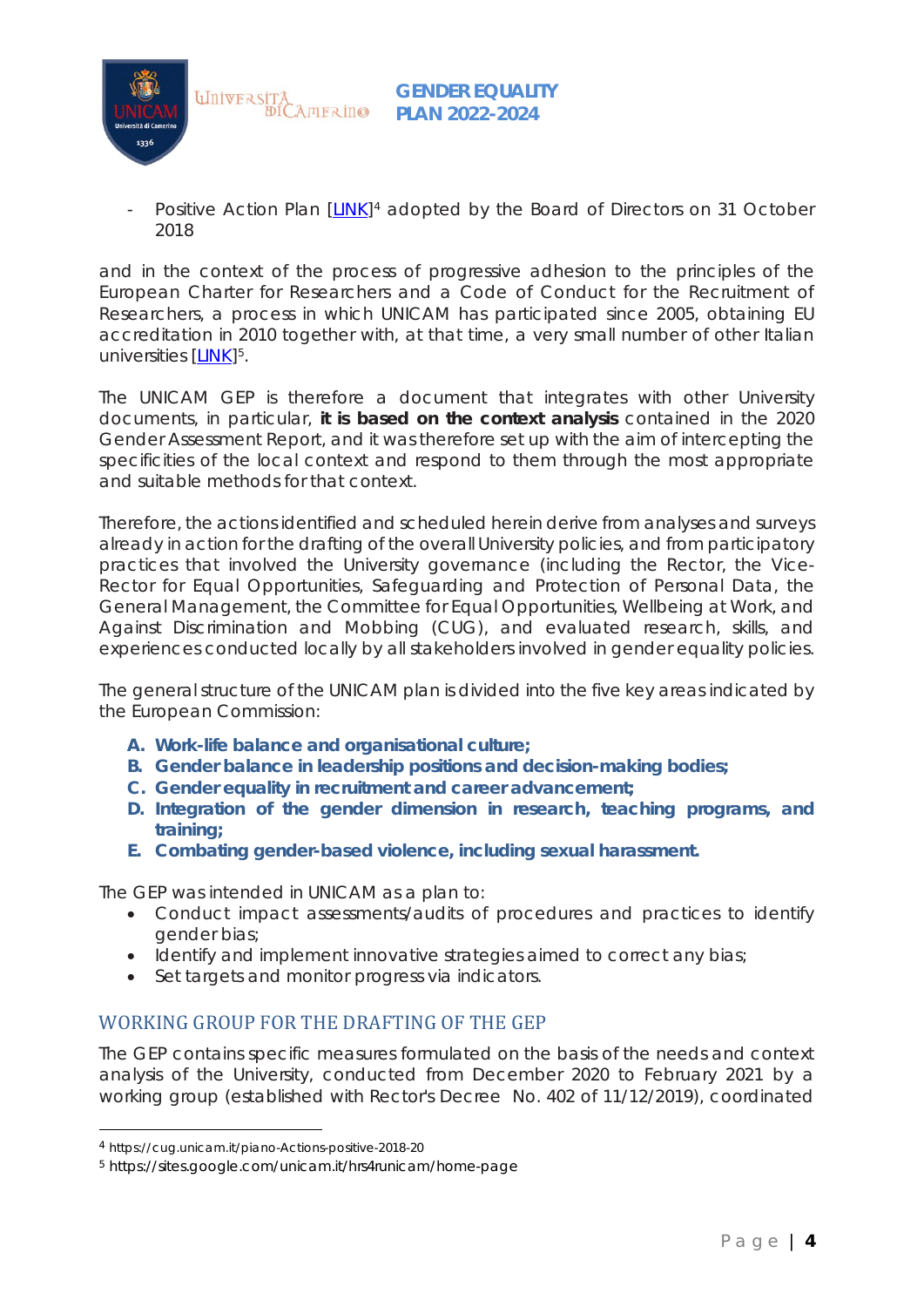Universitâ<br>diCamerino



by the Vice Rector for Equal Opportunities, Safeguarding and Protection of Personal Data, and composed, along with said Vice-Rector, of: Rector; Director General; three members of the CUG (including the Student Representative); five representatives of the teaching/research staff nominated by the five University Schools; three technicaladministrative officers.

*GENDER EQUALITY PLAN 2022-2024*

The drafting of the GEP and the actions identified were set and proposed to the governing bodies by the Vice Rector for Equal Opportunities, Safeguarding and Protection of Personal Data, in collaboration with the managers and officials of the Division for Planning, Evaluation, and Quality Systems, Division for Research, Technology Transfer, and Project Management, and Division for Communications, Press Office, and Marketing.

#### <span id="page-4-0"></span>PROCESS OF ADOPTION AND PUBLICATION OF THE DOCUMENT

The UNICAM GEP is a public document, approved in the respective sessions of the following University Bodies:

- Board of Directors 29 November 2021
- University Senate 29 November 2021

After obtaining the favourable opinions of:

- Assembly of Representatives 15 November 2021
- Committee for Equal Opportunities, Wellbeing at Work, and Against Discrimination and Mobbing (CUG) - 17 November 2021

The GEP is published on the UNICAM website in the *Strategic Documents, Policies, and Guidelines* section [\[LINK\]](http://www.unicam.it/ateneo/organizzazione/documenti-strategici-politiche-e-linee-guida)<sup>[6](#page-4-3)</sup> in accordance with the data protection legislation (GDPR)

#### <span id="page-4-1"></span>DEDICATED HUMAN AND FINANCIAL RESOURCES

In each of the actions included in the GEP, the reference to the specific human and/or financial resources dedicated to them by the University was indicated. As regards the financial resources to be dedicated to innovative actions, a specific project has been set up in the University budget, while for actions that involve an increase in commitment or a different direction of actions already undertaken by the University, the resources used are deductible from the budgets of the departments of reference for the actions.

#### <span id="page-4-2"></span>DATA COLLECTION AND MONITORING

The first edition of the UNICAM GEP benefited from the recent analyses of the internal and external context, contained in the Equal Opportunities Plan and in the Gender Assessment Report, approved in 2020, which meet the characteristics necessary for this type of document as they are:

<span id="page-4-3"></span><sup>6</sup> http://www.unicam.it/ateneo/organizzazione/documenti-strategici-politiche-e-linee-guida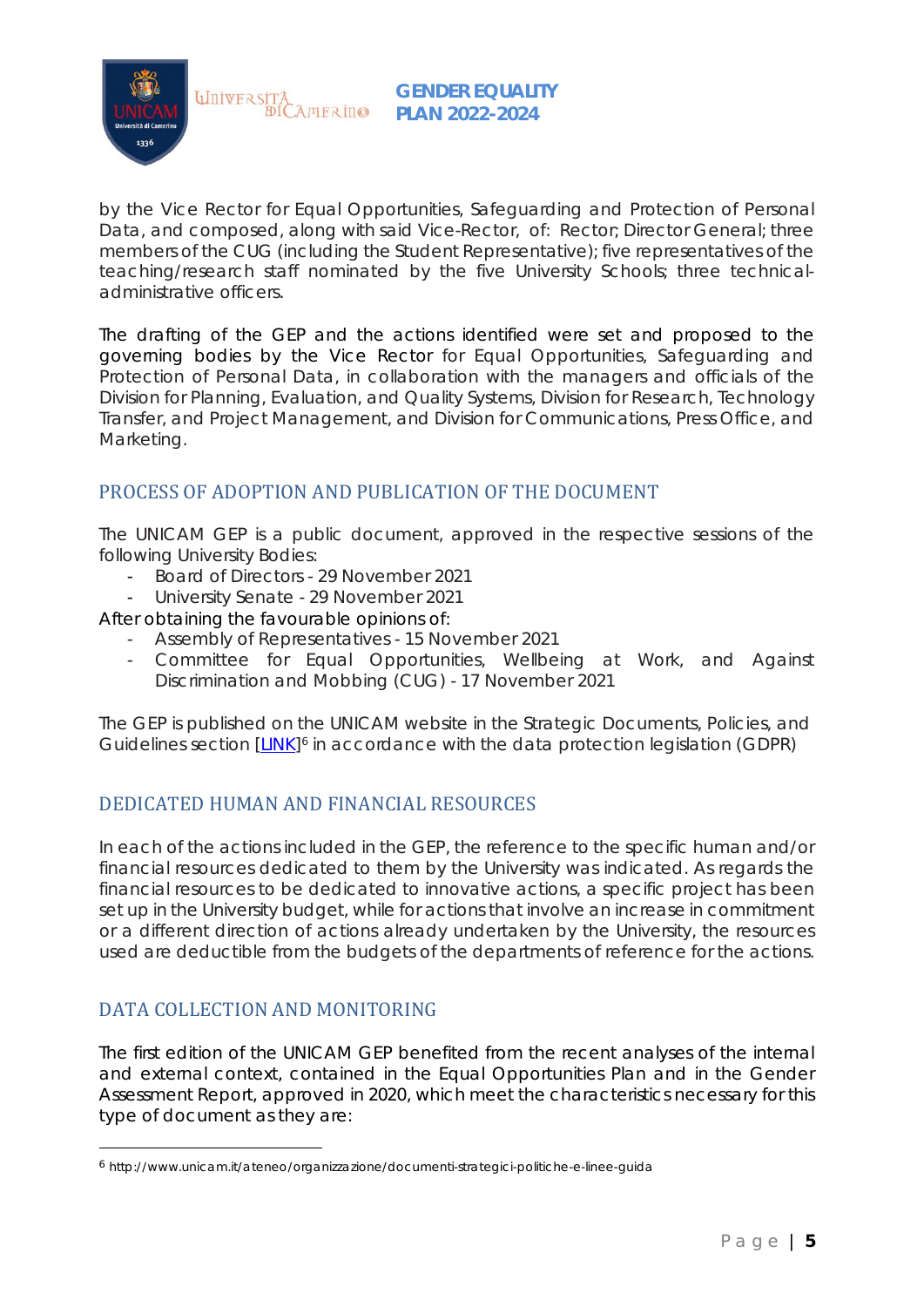

- disaggregated by gender, and related to both the student population and the teaching, research and technical/administrative staff;
- made available on the University website with the publication of the Gender Assessment Report;
- useful for defining objectives and for monitoring and evaluating the progress of the actions envisaged in the GEP.

The collection and monitoring of data can also count, in addition to periodic context analyses from a gender perspective, which are envisaged as part of the coordinated action of the Vice-Rectorate for equal opportunities, on the following UNICAM documents:

- Monitoring of the results related to the objectives of the University Strategic Plan;
- Periodic monitoring of the results of the Human Resources Strategy for Research;
- Annual forecast and final balance sheet;
- Annual Performance Report;
- Annual CUG Report;
- Annual Report of the Evaluation Committee.

#### <span id="page-5-0"></span>IDENTIFIED ACTION SHEETS

The outline of actions identified in the subsequent sections of the document by UNICAM, structured for each thematic area indicated by the EU, specific for each strategic action envisaged within the GEP, are the contents expressly requested by the European Commission:

- Objectives
- Actions / Sub-Actions
- Direct Target
- Indirect Target
- Institutional Supervisors
- Operations Supervisors / Human Resources
- Financial Resources
- Output
- Outcome
- Timeline
- Evaluation Indicators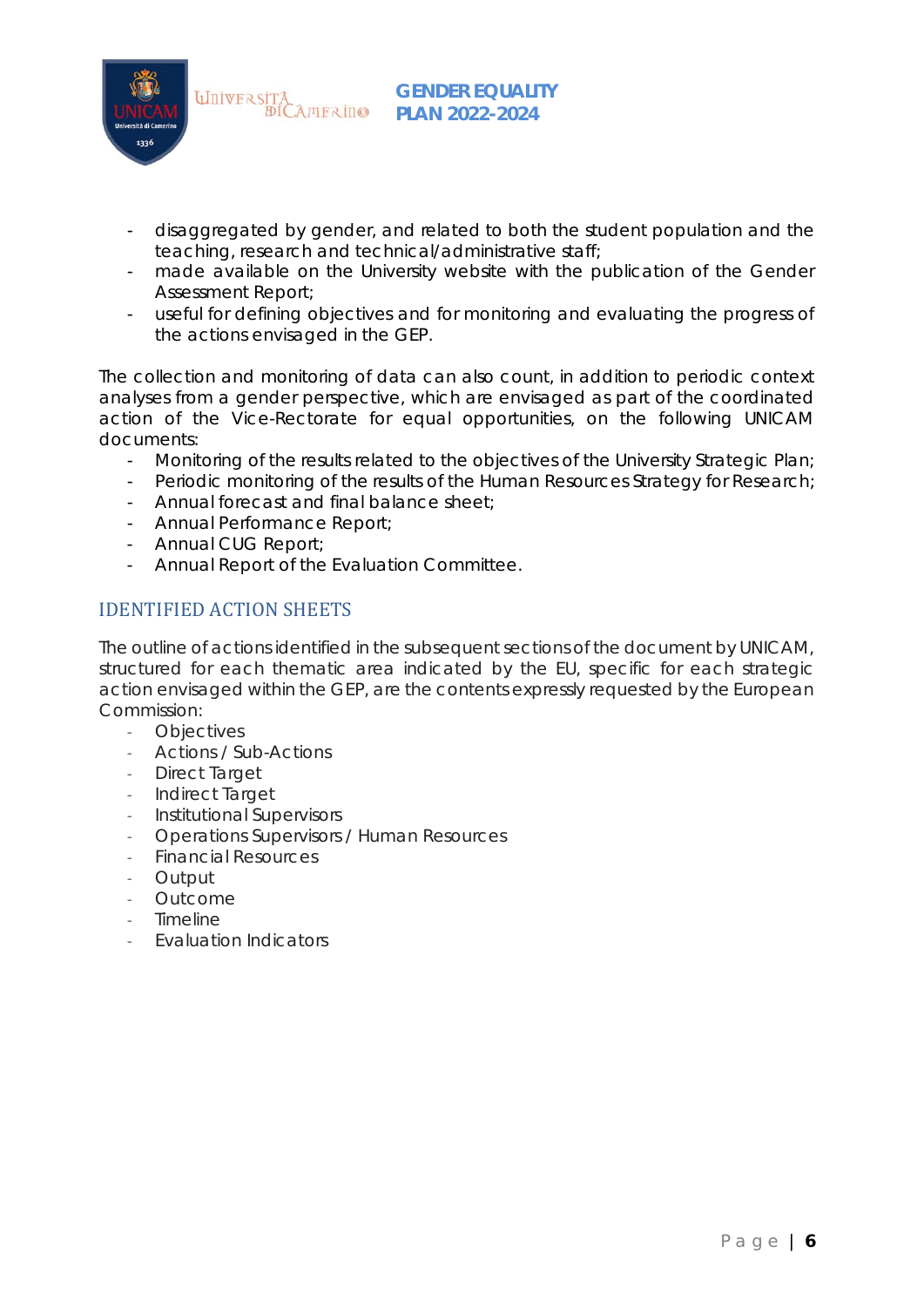

## Thematic Area 1 – Work-life balance and organisational culture

<span id="page-6-0"></span>

|     | Objectives                                                                                                   | <b>Actions</b>                                                                                                                                                            | Sub-Actions                                                                                                                                                                                                                                                                                                                                                | <b>Direct Target</b>                                    | Indirect<br>Target                                                         | Institutional<br>Supervisors                                                                     | Operations Supervisors<br>/ Human Resources                                                                                                                                                                                               | Financial<br>Resources                                                                                                         | Output                                                                                                                     | Outcome                                                                                                                                                                                                                                        |         | Timeline Evaluation Indicators                                                                                                                                                                                                           |
|-----|--------------------------------------------------------------------------------------------------------------|---------------------------------------------------------------------------------------------------------------------------------------------------------------------------|------------------------------------------------------------------------------------------------------------------------------------------------------------------------------------------------------------------------------------------------------------------------------------------------------------------------------------------------------------|---------------------------------------------------------|----------------------------------------------------------------------------|--------------------------------------------------------------------------------------------------|-------------------------------------------------------------------------------------------------------------------------------------------------------------------------------------------------------------------------------------------|--------------------------------------------------------------------------------------------------------------------------------|----------------------------------------------------------------------------------------------------------------------------|------------------------------------------------------------------------------------------------------------------------------------------------------------------------------------------------------------------------------------------------|---------|------------------------------------------------------------------------------------------------------------------------------------------------------------------------------------------------------------------------------------------|
| 1.1 | Adoption of gender<br>correct language in<br>communications.<br>both within and<br>outside the<br>University | Adoption of<br>guidelines for gender<br>inclusive language                                                                                                                | a) Building a task force (internal and external<br>personnel) dedicated to the revision of the forms<br>used in UNICAM, in accordance with the<br>guidelines for the use of gender-inclusive<br>administrative language<br>b) Issuing of new UNICAM forms in accordance<br>with the guidelines for the use of gender-<br>inclusive administrative language | Research and<br>teaching staff<br>T-A staff             | Students<br>Communicati<br>on experts<br>and<br>Territorial<br>communities | Vice-Rector for<br>Equal<br>Opportunities.<br>Safeguarding<br>and Protection<br>of Personal Data | Division for<br>Communications, Press<br>Office, and Marketing<br>Division for Human<br>Resources.<br>Organisation, and<br>Development<br>Management<br>Administration Offices.<br>Academic Bodies and<br>Document protocol<br>management | Specific<br>"Accounting Plan"<br>in the budget of<br>the Division for<br>Communications.<br>Press Office, and<br>Marketing     | Task force set up<br>Updated forms                                                                                         | Availability to the entire university<br>community of updated and correct<br>forms from the gender-inclusive<br>language point of view                                                                                                         | By 2022 | 100% of forms revised<br>out of the total of<br>those taken into<br>consideration<br>regarding:<br>- teaching staff<br>contracts, including<br>selection procedure<br>notices and minutes<br>- communications of<br>institutional bodies |
| 1.2 | Adoption of gender<br>correct language in<br>communications.<br>both within and<br>outside the<br>University | Training actions to<br>combat gender<br>stereotypes and<br>prejudices                                                                                                     | Carrying out at least two specific training<br>activities on the topic of gender-inclusive<br>language                                                                                                                                                                                                                                                     | Research and<br>teaching staff<br>T-A staff<br>Students | Students<br>Communicati<br>on experts<br>and<br>Territorial<br>communities | Vice-Rector for<br>Equal<br>Opportunities,<br>Safeguarding<br>and Protection<br>of Personal Data | Division for<br>Communications, Press<br>Office, and Marketing<br>Division for Human<br>Resources,<br>Organisation, and<br>Development                                                                                                    | University budget<br>- Specific chapter<br>among those<br>destined for<br>training                                             | Delivery of training courses                                                                                               | Enhanced sensitivity on the part of   By 2022<br>the components of the university<br>community in order to increase<br>the command and<br>appropriateness of the language<br>used                                                              |         | Courses start date<br>Percentage of<br>participants (at least<br>50% of the potential<br>targets among<br>research and teaching<br>staff, T-A staff, and<br>10% of students)                                                             |
|     | 1.3 Adoption of gender<br>perspective in the<br>organisational<br>culture                                    | Introduction of<br>monitoring tools for<br>the verification of<br>gender balance                                                                                          | Creating an online (permanent) monitoring sheet<br>by building a dashboard that is useful for giving<br>visibility to the fluctuations of some indicators<br>relating to the reduction of gender gaps                                                                                                                                                      | Research and<br>teaching staff<br>T-A staff             | Students                                                                   | Vice-Rector for<br>Equal<br>Opportunities,<br>Safeguarding<br>and Protection<br>of Personal Data | Division for<br>Infrastructures. IT<br>Services, and e-<br>Government<br>Division for Planning.<br>Evaluation, and Quality<br>Systems                                                                                                     | Specific<br>"Accounting Plan"<br>in the budget of<br>the Division for<br>Infrastructures, IT<br>Services, and e-<br>Government | Monitoring sheet available for those<br>in charge of monitoring at the<br>University                                       | Tool available to the central and<br>peripheral University governance<br>for the purpose of increasing the<br>gender perspective in the<br>organisational culture                                                                              | By 2021 | Tool activation date                                                                                                                                                                                                                     |
| 1.4 | Promote<br>organisational well-<br>being                                                                     | Promotion of work<br>and organisational<br>well-being through<br>the analysis of aspects<br>relating to the issue<br>of work-related stress<br>risk and<br>discrimination | a) Building a working group for the analysis of<br>the results of the survey on organisational well-<br>being in UNICAM, carried out in 2019<br>b) Development of activities resulting from the<br>analyses referred to in point a)                                                                                                                        | Research and<br>teaching staff<br>T-A staff             | Students<br>Stakeholders<br>and<br>Territorial<br>communities              | Vice-Rector for<br>Equal<br>Opportunities,<br>Safeguarding<br>and Protection<br>of Personal Data | Division for Planning.<br>Evaluation, and Quality<br>Systems<br>Division for<br>Communications, Press<br>Office, and Marketing<br>CUG                                                                                                     | Specific<br>"Accounting Plan"<br>in the University<br>budget 2022-2023                                                         | In-depth analysis of the survey<br>results and of the needs emerging<br>from the same<br>Carrying out scheduled activities | Creation of a sense of belonging,<br>team spirit, and awareness, among<br>other things, also for the benefit of<br>a work climate in favour of equal<br>opportunities and the construction<br>of an informal support network in<br>this regard | By 2023 | Date of creation of the<br>working group<br>Number of activities<br>carried out compared<br>to those planned<br>Degree of satisfaction<br>of the participants                                                                            |
| 1.5 | Support for the<br>reconciliation<br>between work and<br>parenting, and for<br>family care work              | Introduction of<br>corrective measures<br>related to gender<br>context in the<br>assessment of<br>University research                                                     | Introducing periods of maternity/paternity<br>leaves, and other periods of leave or time off<br>work, provided for by the laws in force, and<br>other than those for study reasons                                                                                                                                                                         | Research and<br>teaching staff                          | Students<br>Stakeholders<br>and<br>Territorial<br>communities              | Vice-Rector e<br>Proxy for<br>monitoring and<br>evaluation                                       | Division for Planning,<br>Evaluation, and Quality<br>Systems                                                                                                                                                                              | No financial<br>resources are<br>envisaged                                                                                     | Modification of the evaluation<br>criteria in the monitoring sheet                                                         | Obtaining a more equitable<br>evaluation, by introducing a<br>culture of gender balance.                                                                                                                                                       | By 2022 | Date of approval of<br>modifications by the<br><b>Bodies</b>                                                                                                                                                                             |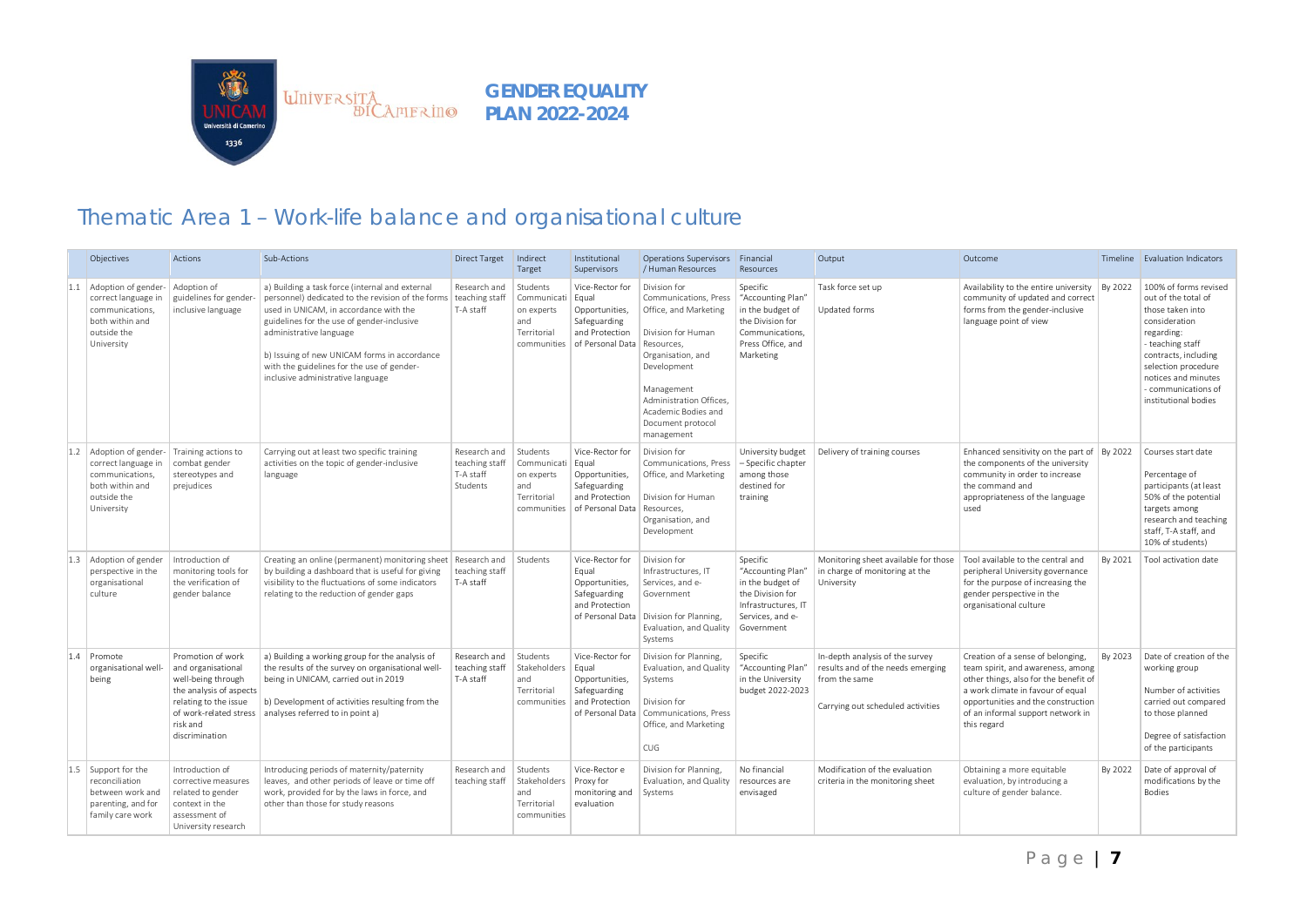

## Thematic Area 2 - Gender balance in leadership positions and decision-making bodies

|     | Objectives                                                       | <b>Actions</b>                                                                                                                                                                                                                                                                                                         | Sub-Actions                                                                                                     | <b>Direct Target</b>                                                         | Indirect Target                                | <b>Institutional Supervisors</b>                                                                                              | Operations Supervisors /<br>Human Resources                                                                                                                                                                                                                      | Financial<br>Resources                                                                                                           | Output                                                                                                                         | Outcome                                                                                                                                  |         | Timeline Evaluation Indicators                                                                      |
|-----|------------------------------------------------------------------|------------------------------------------------------------------------------------------------------------------------------------------------------------------------------------------------------------------------------------------------------------------------------------------------------------------------|-----------------------------------------------------------------------------------------------------------------|------------------------------------------------------------------------------|------------------------------------------------|-------------------------------------------------------------------------------------------------------------------------------|------------------------------------------------------------------------------------------------------------------------------------------------------------------------------------------------------------------------------------------------------------------|----------------------------------------------------------------------------------------------------------------------------------|--------------------------------------------------------------------------------------------------------------------------------|------------------------------------------------------------------------------------------------------------------------------------------|---------|-----------------------------------------------------------------------------------------------------|
| 2.1 | Increasing the presence of women<br>in decision-making processes | a) Updating the guidelines for an equitable<br>gender composition of selection committees in<br>selection procedures for the recruitment of<br>staff<br>b Support activities for female candidates (e.g.<br>mental coach) for decision-making bodies,<br>including with the possible introduction of a<br>quota system |                                                                                                                 | Underrepresented<br>components of the<br>Teaching staff and the<br>T/A staff | Stakeholders and<br>Territorial<br>communities | Rector<br>Vice-Rector for Equal<br>Opportunities,<br>Safeguarding and<br>Protection of Personal<br>Data                       | Division for Human<br>Resources, Organisation,<br>and Development<br>Division for Legal Services                                                                                                                                                                 | Specific<br>"Accounting Plan"<br>in the budget of<br>the Division for<br>Human<br>Resources.<br>Organisation, and<br>Development | University<br>equipped with<br>regulations<br>and<br>procedures<br>that make it<br>possible to<br>reduce gender<br>asymmetries | Increased<br>presence of<br>women in<br>decision-<br>making<br>processes                                                                 | By 2022 | Guidelines and<br>support system for<br>applications, approved<br>by the competent<br>bodies        |
| 2.2 | Increasing the number of women<br>in leadership positions        | Drafting governance documents and regulations<br>aimed at achieving gender balance in the<br>composition of the collegiate bodies of the<br>University                                                                                                                                                                 |                                                                                                                 | Underrepresented<br>components of the<br>Teaching staff and the<br>T/A staff | Stakeholders and<br>Territorial<br>communities | Rector<br>Vice-Rector for Equal<br>Opportunities,<br>Safeguarding and<br>Protection of Personal<br>Data<br>General Management | Division for Human<br>Resources, Organisation,<br>and Development<br>Division for Legal Services<br>Division for Planning,<br>Evaluation, and Quality<br>Systems<br><b>CUG</b>                                                                                   | No financial<br>resources are<br>envisaged                                                                                       | Amended<br>governance<br>documents<br>and<br>regulations                                                                       | Increased<br>presence of<br>women in<br>leadership<br>positions                                                                          | By 2023 | Amendments to<br>governance<br>documents and<br>regulations, approved<br>by the competent<br>bodies |
| 2.3 | Strengthening the protection of<br>staff                         | Introduction of a UNICAM staff ombudsman                                                                                                                                                                                                                                                                               | Updating the<br>University Code of<br>Ethics. with the re-<br>activation of the third-<br>party Trusted Advisor | Teaching and research<br>staff<br>T-A staff                                  | Stakeholders and<br>Territorial<br>communities | Rector<br>Vice-Rector for Equal<br>Opportunities,<br>Safeguarding and<br>Protection of Personal<br>Data<br>General Management | Vice-Rector for Equal<br>Opportunities, Safeguarding<br>and Protection of Personal<br>Data<br>Division for Human<br>Resources, Organisation,<br>and Development<br>Division for Legal Services<br>Division for<br>Communications, Press<br>Office, and Marketing | Specific<br>"Accounting Plan"<br>in the budged of<br>the Division for<br>Human<br>Resources.<br>Organisation, and<br>Development | Modified Code<br>of Ethics                                                                                                     | Greater<br>propensity of<br>the<br>community to<br>a climate<br>favourable to<br>the<br>prevention<br>and<br>resolution of<br>conflicts. | By 2022 | Amendments to the<br>Code of Ethics.<br>approved by the<br>competent bodies                         |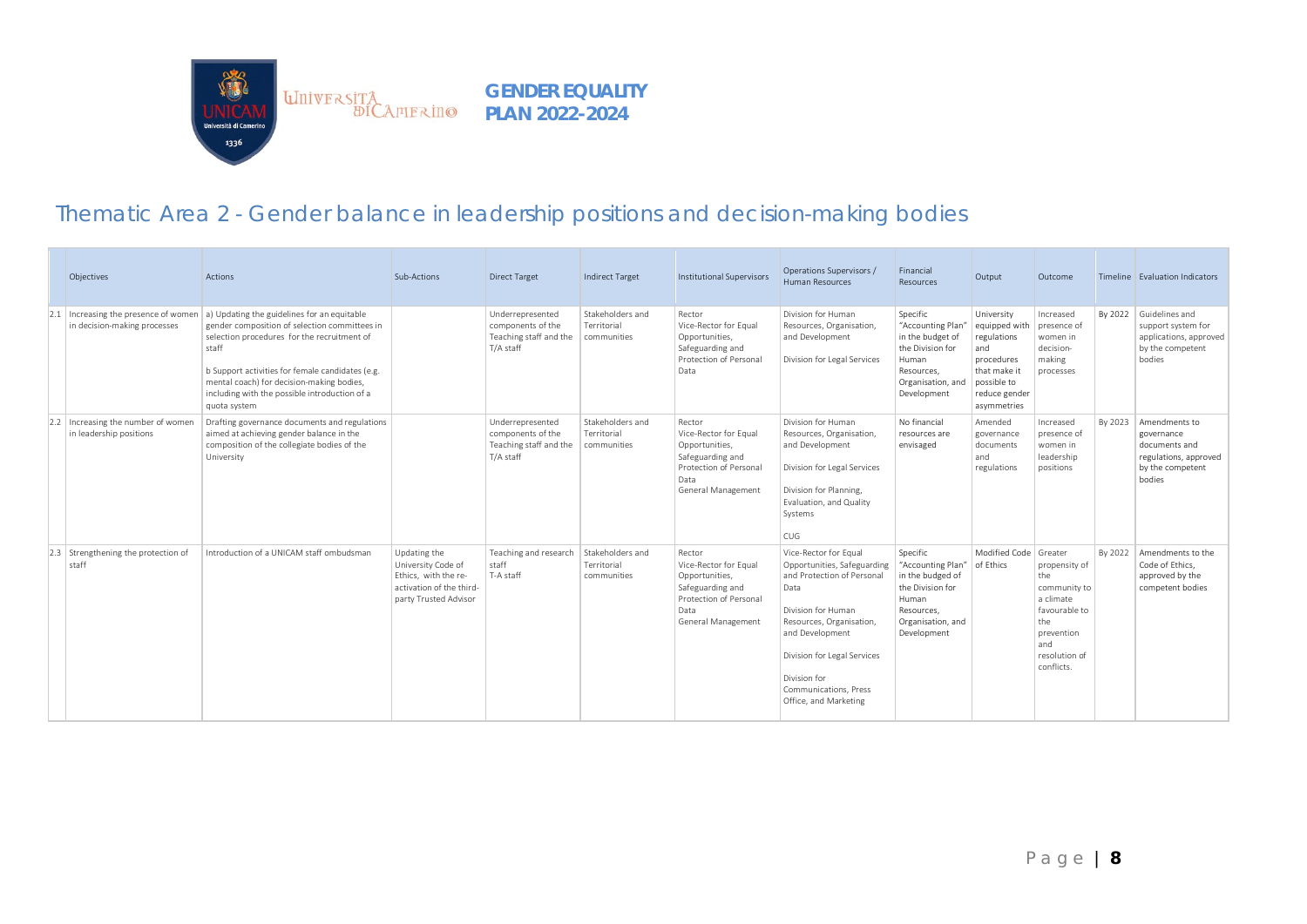

## Thematic Area 3 - Gender equality in recruitment and career advancement

<span id="page-8-0"></span>

|     | Objectives                                                                                | Actions                                                                                                                                                                                                                                                                                                                       | Sub-Actions                                                                                                                                                       | <b>Direct Target</b>                                                                            | <b>Indirect Target</b>                 | Institutional<br>Supervisors                                                                               | Operations Supervisors /<br>Human Resources                                                     | Financial Resources   Output                                                                                            |                                             | Outcome                                                                                                                               | Timeline | <b>Evaluation Indicators</b>                                                                                     |
|-----|-------------------------------------------------------------------------------------------|-------------------------------------------------------------------------------------------------------------------------------------------------------------------------------------------------------------------------------------------------------------------------------------------------------------------------------|-------------------------------------------------------------------------------------------------------------------------------------------------------------------|-------------------------------------------------------------------------------------------------|----------------------------------------|------------------------------------------------------------------------------------------------------------|-------------------------------------------------------------------------------------------------|-------------------------------------------------------------------------------------------------------------------------|---------------------------------------------|---------------------------------------------------------------------------------------------------------------------------------------|----------|------------------------------------------------------------------------------------------------------------------|
| 3.1 | Reduction of gender<br>asymmetries in<br>academic recruitment                             | a) Drafting of proposals to amend the<br>regulations regarding recruitment<br>procedures, paying particular attention<br>to the composition of the selection<br>committees<br>b) Creation of guidelines regarding<br>university school programs and<br>recruitment procedures, aimed at<br>reducing stereotypy in assessments | Setting up a specific<br>working group for the<br>analysis and<br>formulation of<br>proposed<br>amendments to<br>procedures and<br>regulations, and<br>guidelines | Teaching staff and<br>T/A staff                                                                 | Potential<br>recruitment<br>candidates | Rector<br>Vice-Rector for<br>Equal<br>Opportunities.<br>Safeguarding and<br>Protection of<br>Personal Data | Division for Legal Services<br>CUG                                                              | Financial resources<br>not required                                                                                     | Amended<br>regulations<br>and<br>procedures | University equipped with<br>regulations and procedures<br>that make it possible to<br>reduce gender asymmetries                       | By 2022  | Amendments to regulations<br>and procedures, approved by<br>the competent bodies                                 |
| 3.2 | Encouragement of<br>gender balance in<br>research groups<br>funded by the<br>University   | Providing for, in the university plans<br>intended for research, a monitoring of<br>female participation, possibly<br>encouraged by a reward evaluation<br>process for groups balanced in terms of<br>gender                                                                                                                  |                                                                                                                                                                   | Teaching staff and<br>T/A staff                                                                 | Potential<br>recruitment<br>candidates | Rector<br>Vice-Rector for<br>Equal<br>Opportunities,<br>Safeguarding and<br>Protection of<br>Personal Data | Division for Research.<br>Technology Transfer, and<br>Project Management                        | University budget<br>Specific chapter<br>among those<br>intended for<br>research                                        | Monitoring                                  | Funding, by the University,<br>of gender-balanced research<br>groups                                                                  | By 2023  | Notices of selection procedures<br>published maintaining the<br>reward evaluation process for<br>balanced groups |
| 3.3 | Reduction of<br>horizontal segregation<br>and gender<br>asymmetries in degree<br>programs | Organising at least 2 meetings on<br>scientific dissemination, guidance, and in-<br>depth study on the topic of "Women and<br>Science" through role models, such as<br>'Stories of European female scientists<br>who have changed our lives"                                                                                  |                                                                                                                                                                   | Students enrolled<br>at different levels<br>and potential<br>students (high<br>school students) | Scientific<br>community                | Vice-Rector for<br>Equal<br>Opportunities,<br>Safeguarding and<br>Protection of<br>Personal Data           | Division for<br>Communications, Press<br>Office, and Marketing<br>Division for Student Services | Specific "Accounting<br>Plan" in the budget<br>of the Division for<br>Communications.<br>Press Office, and<br>Marketing | Carrying out<br>meetings                    | Members of the student and By 2023<br>university community more<br>sensitized and informed on<br>the topics covered by the<br>courses |          | Number of meetings held<br>Number of participants                                                                |
|     |                                                                                           | Organising at least 2 guidance meetings<br>aimed at combating gender stereotypes<br>(such as "teacher is a woman" and "IT<br>technician is a man"), and to give value to<br>the topic of professions                                                                                                                          |                                                                                                                                                                   | Students enrolled<br>at different levels<br>and potential<br>students (high<br>school students) | Scientific<br>community<br>and society | Vice-Rector for<br>Equal<br>Opportunities,<br>Safeguarding and<br>Protection of<br>Personal Data           | Division for<br>Communications, Press<br>Office, and Marketing<br>Division for Student Services | Specific "Accounting<br>Plan" in the budget<br>of the Division for<br><b>Student Services</b>                           | Carrying out<br>meetings                    | Students who overcome<br>gender stereotypes and<br>enrol without prejudices                                                           | By 2024  | Number of meetings held<br>Number of participants                                                                |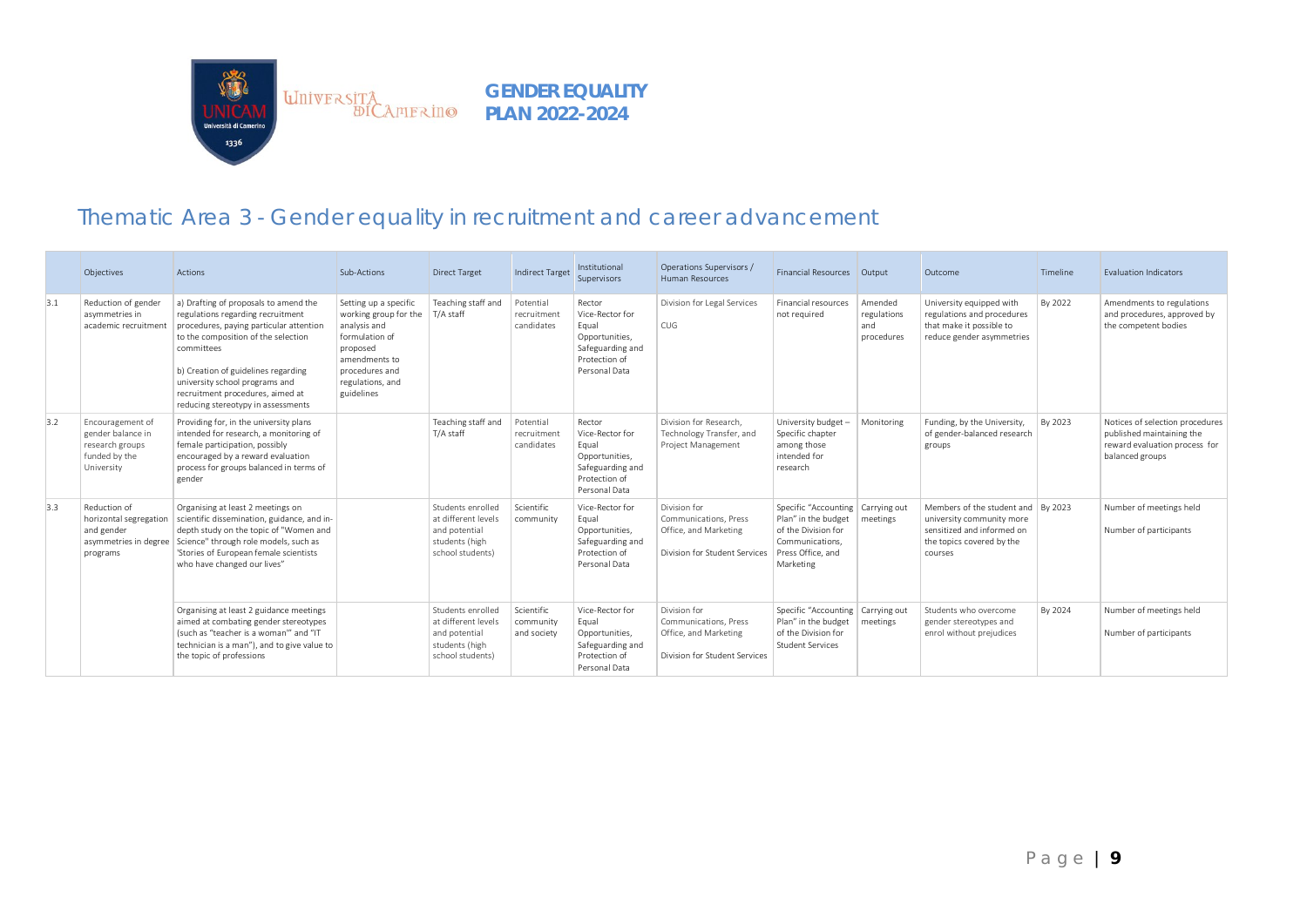

## Thematic Area 4 - Integration of the gender dimension in research, teaching programs, and training

<span id="page-9-0"></span>

|     | Objectives                                                           | Actions                                                                                                                                                                                                                                                                                                                               | Sub-Actions                                                                                                                                                                                                                                                                                                                                                  | <b>Direct Target</b>                     | Indirect<br>Target                                      | Institutional<br>Supervisors                                                                                                                            | Operations<br>Supervisors/<br>Human<br>Resources                                                                                         | Financial Resources   Output                                                                                                                     |                                                                                                   | Outcome                                                                                                                                                | Timeline                                                                        | <b>Evaluation Indicators</b>                                                                        |
|-----|----------------------------------------------------------------------|---------------------------------------------------------------------------------------------------------------------------------------------------------------------------------------------------------------------------------------------------------------------------------------------------------------------------------------|--------------------------------------------------------------------------------------------------------------------------------------------------------------------------------------------------------------------------------------------------------------------------------------------------------------------------------------------------------------|------------------------------------------|---------------------------------------------------------|---------------------------------------------------------------------------------------------------------------------------------------------------------|------------------------------------------------------------------------------------------------------------------------------------------|--------------------------------------------------------------------------------------------------------------------------------------------------|---------------------------------------------------------------------------------------------------|--------------------------------------------------------------------------------------------------------------------------------------------------------|---------------------------------------------------------------------------------|-----------------------------------------------------------------------------------------------------|
| 4.1 | Integration of<br>the gender<br>dimension in<br>teaching<br>contents | Including training activities on equal<br>opportunities and gender balance in the<br>UNICAM educational offer                                                                                                                                                                                                                         | a) Inclusion of training activities<br>(including optional ones) on the<br>issues of equal opportunities and<br>gender balance in the curricula of<br>some of the UNICAM degree<br>programs<br>b) Activation of training packages on<br>the issues of equal opportunities as<br>an offer of transversal skills for the<br>enrichment of student study paths. | Students enrolled at<br>different levels | Stakeholders<br>e Territorial<br>communities<br>Società | Rector<br>Vice-Rector for<br>Teaching<br>Activities<br>Vice-Rector for<br>Equal<br>Opportunities,<br>Safeguarding and<br>Protection of<br>Personal Data | Division for<br>Communications.<br>Press Office, and<br>Marketing<br>Heads of degree<br>programs<br>Teaching<br>Activities<br>Management | Specific<br>"Accounting Plan"<br>in the budget of the<br>Division for<br>Communications.<br>Press Office, and<br>Marketing                       | Design of training<br>activities on the<br>issues of equal<br>opportunities and<br>gender balance | UNICAM educational offer<br>integrated with training<br>activities on the issues of<br>equal opportunities and<br>gender balance                       | By 2022 for Sub-Action<br>By 2023 for Sub-Action<br>a)                          | Activation date of:<br>transversal activities<br>package<br>integration in the<br>educational offer |
| 4.2 | Increase of<br>gender<br>balance in<br>Research<br>groups            | Promoting and supporting the participation of<br>UNICAM research groups in competitive<br>selection procedures, with projects on the topic<br>of "equal opportunities", paying attention to<br>the gender dimension in research                                                                                                       | Stipulation (possible) of memoranda<br>of understanding with national and<br>international bodies and institutions.                                                                                                                                                                                                                                          | <b>UNICAM</b><br>researchers             | Stakeholders<br>e Territorial<br>communities<br>Società | Rector<br>Vice-Rector for<br>Eaual<br>Opportunities,<br>Safeguarding and<br>Protection of<br>Personal Data                                              | Division for<br>Research,<br>Technology<br>Transfer, and<br>Project<br>Management                                                        | Specific<br>"Accounting Plan"<br>in the budget of the lines<br>Division for<br>Research.<br>Technology<br>Transfer, and<br>Project<br>Management | Activation of<br>specific research                                                                | Scientific community and<br>local community more<br>informed on possible<br>solutions to gender issues<br>through the results of<br>scientific studies | By 2024                                                                         | Funding and launch of at<br>least 2 projects                                                        |
|     |                                                                      | Publishing success stories of UNICAM<br>researchers online, on social networks                                                                                                                                                                                                                                                        | Identification of success stories, and<br>creation of a story-telling practice,<br>aimed at explaining, in an<br>appropriate manner, the path they<br>have taken so far                                                                                                                                                                                      | Students enrolled at<br>different levels | Stakeholders<br>and<br>Scientific<br>community          | Rector<br>Vice-Rector for<br>Equal<br>Opportunities,<br>Safeguarding and<br>Protection of<br>Personal Data                                              | Division for<br>Communications<br>Press Office, and<br>Marketing                                                                         | Specific<br>"Accounting Plan"<br>in the budget of the<br>Division for<br>Communications.<br>Press Office, and<br>Marketing                       | Publication of video<br>stories on UNICAM<br>social network<br>profiles                           | Members of the student and<br>university community more<br>sensitized and informed<br>about the prospects of<br>female researchers                     | By 2022 first video<br>stories published on Fb   first stories<br>and Instagram | Date of publication of the                                                                          |
| 4.3 | Increase of<br>gender<br>balance in<br>degree<br>programs            | Setting up scholarships reserved for deserving<br>students who enrol in programs with (opposite)<br>gender prevalence.<br>The scholarship could include: Exemption from<br>university fees; free local public transportation;<br>free registration at the University Sports Centre;<br>registration with the National Health Service. | a) Preparation and issuance of the<br>notice pf selection procedure<br>b) Carrying out the selection<br>procedure and awarding<br>scholarships                                                                                                                                                                                                               | Students enrolled at<br>different levels |                                                         | Rector<br>Vice-Rector for<br>Teaching<br>Activities<br>Vice-Rector for<br>Equal<br>Opportunities,<br>Safeguarding and<br>Protection of<br>Personal Data | Division for<br><b>Student Services</b>                                                                                                  | University budget<br>Specific chapter<br>among those<br>intended for<br>training                                                                 | Publication of the<br>notice selection<br>procedure and<br>conferral of<br>scholarships           | More opportunities for<br>prospective students in<br>gender-segregated courses                                                                         | By 2022 conferral of<br>first scholarships                                      | Date of publication of the<br>notice and completion of<br>the procedure                             |